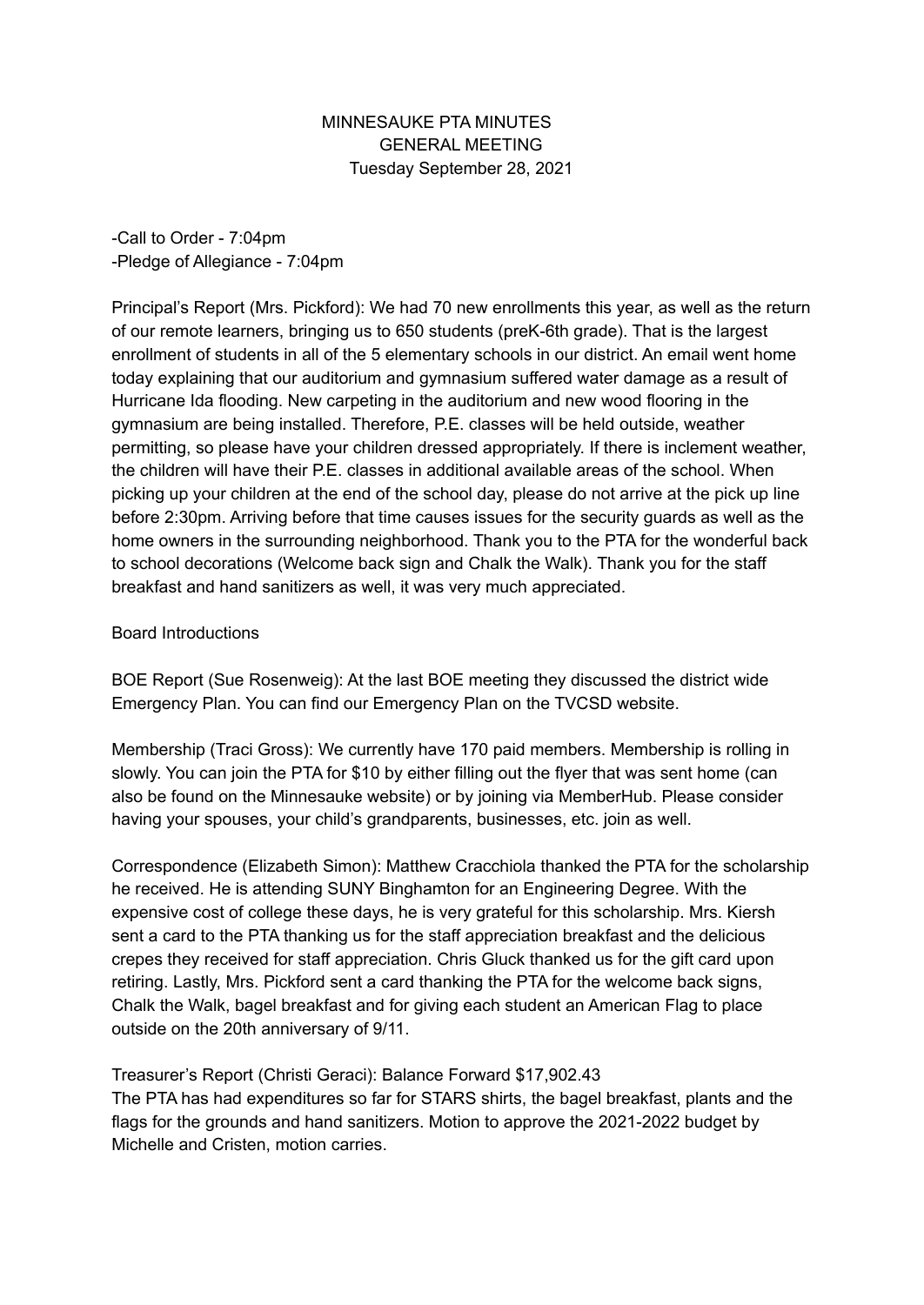New Business (Danielle Butler): Changes to Board positions. We are allowed 2-1year terms, so with that said, we have a few positions open. If no one chooses to run for these positions, our current board members, who would like to run for the open positions, will switch into new positions to be in compliance with NYS. If you would like to be considered for an open position, please email Cristen VanSumeren Fitzgerald (the head of the nominating Committee) at [Cristenfitz@gmail.com](mailto:Cristenfitz@gmail.com) by October 7th to indicate your interest. We will have a vote via zoom on October 12th. If we have to go to a ballot vote, we will meet in person. Our

Calendar of Events is very full this year since we are going to try to have all the usual events that we used to have pre-Covid. We will do as many as we can, as safely as we can. Class Contacts have been notified. Contacts will meet with their teachers and decide on dates of class events, using outdoor spaces as often as possible, weather permitting, this is up to the teacher's discretion. We will be moving our Harvest Festival from its original date of 10/23 to the rain date of 10/30 from 2-4 dues to a conflict with SBU's Homecoming.

The 6th Grade class is hosting their Trunk or Treat event on 10/29. There will be three sessions this year, all held in the parking lot. K-1st grade @6pm, 2nd-3rd @7pm and 4th-5th grade @8pm. There is also a Design A Tote competition for Trunk or Treat. The winner's art will be displayed on this year's tote bags. Tote bags can be preordered and there will also be a limited amount for purchase the night of the event. 80/93 of the class dues have been collected.

Picture Day was a success. We did not take class pictures this time around but we will be taking class pictures during our Spring session. Picture retakes will be held on 11/10. If you wish for your child to have pictures retaken, please send a note to your child's teacher saying so and we will have them brought down. You can access your child's photo online, but a hard copy will also be sent home in your child's folder within 1-2 weeks.

The Reflections theme this year is "I Will Change the World by". This is open to all grade levels. Instructions are on the back of the flyer and the deadline is 10/29. There will be a bin in the lobby during the week of 10/25-10/29. All entrants must also complete an entry form, which can be found on the Minnesauke PTA page.

PVSA runs from 4/1/2021-3/31/2022. Information can be found on the Minnesauke PTA website.Deadline for service hours is 4/9/2022. You can visit the Minnesauke PTA website for info and opportunities for service hours.

6th Grade Committee (Christine DeGeronimo and Casey Giles): The 6th grade committee has had their first zoom meeting. Homecoming is this Friday 10/1 at WMHS. The Homecoming game is Saturday 10/2. The 6th graders will have a Cornhole booth at the Homecoming Carnival.

Committee Signups have been posted to the Minnesauke Facebook page. We are looking for both committee chairs and volunteers, so please check it out on our page and sign up at <https://www.signupgenius.com/go/5080a4ba4a72da5fd0-ptaevents>